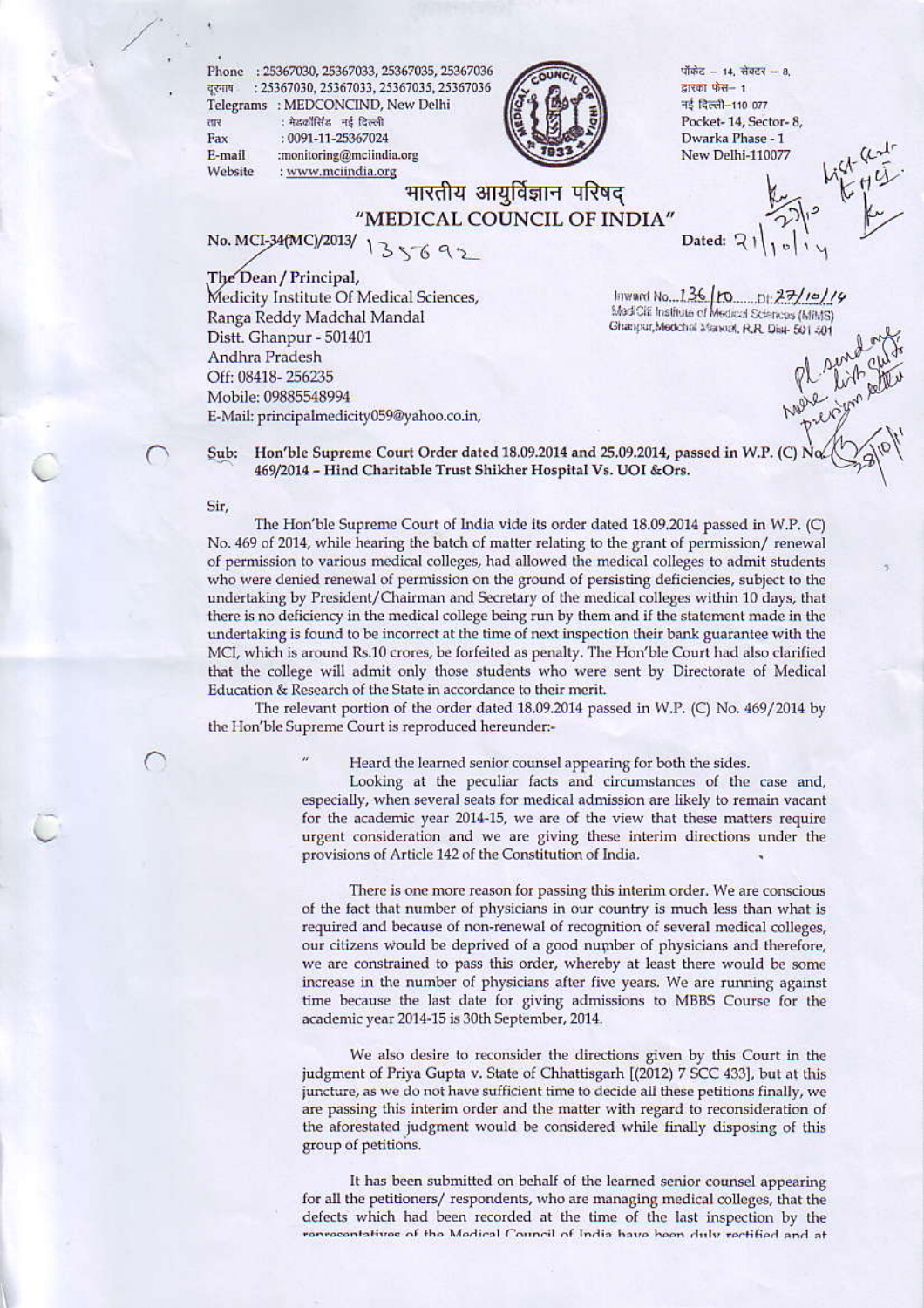Phone: 25367030, 25367033, 25367035, 25367036 दूरभाष : 25367030, 25367033, 25367035, 25367036 Telegrams : MEDCONCIND, New Delhi

तार Fax E-mail Website

: मेडकॉसिंड नई दिल्ली : 0091-11-25367024 :monitoring@mciindia.org : www.mciindia.org



पॉकेट - 14, सेक्टर - 8, द्वारका फेस- 1 नई दिल्ली-110 077 Pocket-14, Sector-8, Dwarka Phase - 1 New Delhi-110077

## भारतीय आयूर्विज्ञान परिषद "MEDICAL COUNCIL OF INDIA"

present, the defects pointed out in the reports do not exist. The said fact can be ascertained only by having a fresh Compliance Verification/Inspection. However, the stand taken by the Central Government and the Medical Council of India is to the effect that no such inspection can be undertaken in the present academic session because of paucity of time and it would violate the time schedule laid down by this Court in the case of Priya Gupta (supra).

The learned senior counsel appearing for the Medical Council of India has also submitted that the petitioners do not have any legal right for getting renewal of the recognition, especially in view of the fact that the Verification/Inspection Reports are not available for the period in question. The learned senior counsel has relied upon some of the Judgments to substantiate his case and according to him; it would not be just and proper to permit the said medical colleges to take fresh batch of students.

Looking at the peculiar facts of the case and the circumstances stated hereinabove, we direct the petitioners to file undertakings by President/Chairman and Secretary of the petitioners' institutions running medical colleges within 10 days from today, to the effect that there is no defect in the medical colleges run by them and they would also state that their deposit with the MCI, which is around Rs.10 crores, be forfeited by way of penalty if the statement made in the undertaking is found to be incorrect at the time of the next inspection. A draft undertaking has been given to this Court. A copy of the undertaking, which might be filed by the institutions, shall be served upon the office of the Medical Council of India as well as to the Ministry of Health and Family Welfare, Govt. of India, New Delhi.

We also record the fact that in the recent past, the Medical Council of India has renewed recognition of Government Medical Colleges on the basis of undertakings and therefore, we see no reason not to permit the private colleges to admit students on the basis of undertakings given by their office bearer as a special case.

Notwithstanding any direction given in the case of Priya Gupta (supra), if undertakings as stated hereinabove are filed by the institutions managing medical colleges for the academic year 2014-15, admissions shall be given to the students from the merit list prepared by the States and they shall be charged fees prescribed by the Government Medical Colleges of their respective States. The State Authorities, i.e., the Directorate of Medical Education & Research, of the respective States shall send students, in order of their merit, to the medical colleges run by the petitioners, which are situated within their States, within one week from the date of receipt of a copy of this order and the said students shall be admitted to the MBBS Course in accordance with the rules and regulations of the MCI and also regulations dated 16.04.2010 framed by the Medical Council of India, provided undertakings as mentioned above are filed on behalf of the concerned institutions.

It is also clarified that there would be no further counseling in respect of the students who are to be given admission, even if it might result into some heartburning among other students, but in the peculiar facts of the case, we give this direction.

In no case, the admission shall be given after 30<sup>th</sup>September, 2014. This order shall also apply to all the institutions which had filed their petitions earlier for renewal of their recognition for the academic year2014-15, but their petitions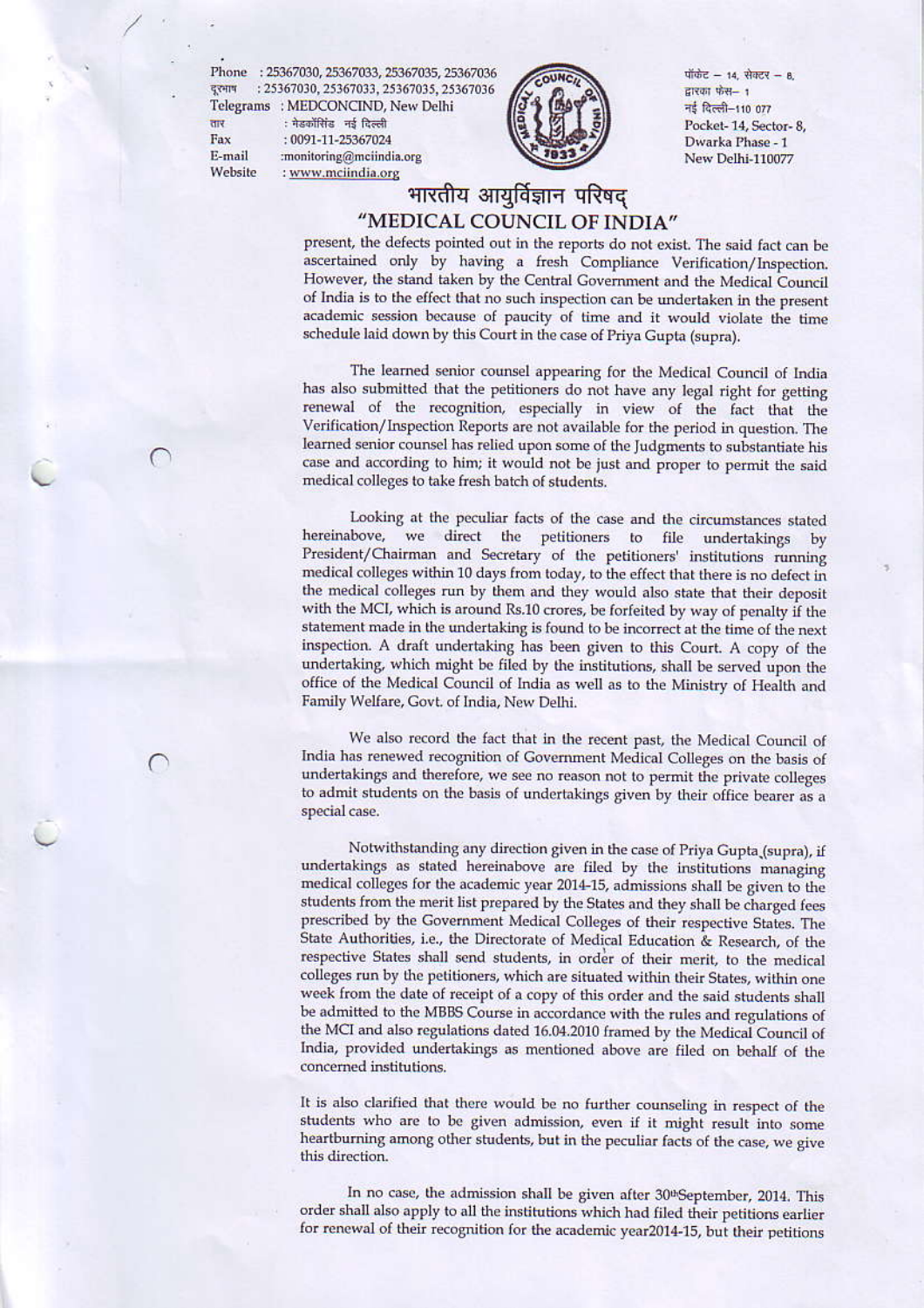Phone : 25367030, 25367033, 25367035, 25367036 дени : 25367030, 25367033, 25367035, 25367036 Telegrams : MEDCONCIND, New Delhi

तार Fax E-mail Website

: मेडकॉसिंड नई दिल्ली : 0091-11-25367024 :monitoring@mciindia.org : www.mciindia.org



पॉकेट - 14, सेक्टर - 8, द्वारका फेस- १ नई दिल्ली-110 077 Pocket-14, Sector-8, Dwarka Phase - 1 New Delhi-110077

## भारतीय आयुर्विज्ञान परिषद "MEDICAL COUNCIL OF INDIA"

were rejected or withdrawn for whatever reason, provided undertakings as stated hereinabove are filed by President/Chairman and the Secretary of those institutions. All those petitions shall be deemed to have been revived and this order shall be deemed to have been passed in those cases also. This order shall only be in respect of renewal of recognition and not for creation of additional seats or for new colleges.

We also record that the Union of India has supported the petitioners in the interest of students. We also direct the Union of India to give wide publicity to this order in print as well as electronic media in the interest of the concerned students.

It is directed that the list of students getting admission I pursuance of this order shall be placed on record of this Court by 1st October, 2014 by the concerned institutions and a copy thereof shall also be sent to the MCI.

These matters shall be treated as part-heard and shall be notified for further hearing in the month of December, 2014."

The Hon'ble Supreme Court thereafter vide its order dated 25.09.2014 issued certain clarification in respect to the order dated 18.09.2014 in W.P. (C) No. 469/2014, which are reproduced hereunder:-

> "After hearing the learned counsel for the parties we deem it appropriate to issue following clarifications with regard to our earlier order dated 18th September, 2014. These clarifications shall be read into the said order as if they were always part thereof:-

1. The order dated 18th September, 2014 shall also apply to cases where colleges or institutions were seeking increase in intake capacity and in the current year have been denied permission to admit students after first or second or third or forth renewal/inspection. In our view such institutions where Renewal/Inspection with respect to increase in capacity were conducted in the present academic year are also entitled to the benefit under the order dated 18th September, 2014.

2. We also clarify that fees chargeable from the students admitted pursuant to our order dated 18<sup>th</sup> September, 2014 shall be at the same rates as applicable to the students in Government medical colleges in respective States and such fees shall be at the same levels as that of the Government medical colleges till the students so admitted pass out from the private medical colleges or institutions.

3. Our order shall also apply to all similarly situated institutions irrespective of the fact whether any petitions were or are pending in this Court or in any of the High Courts or even if they had not approached any court at all. This order shall also apply even in cases where there were orders of stay in favour of the Medical Council of India restraining the colleges from admitting students for the current academic session.

4. The order shall not apply to colleges or institutions which have been disqualified by the Medical Council of India and/or the Central Government and have been prohibited from making any admissions for the current academic year 2014-15.